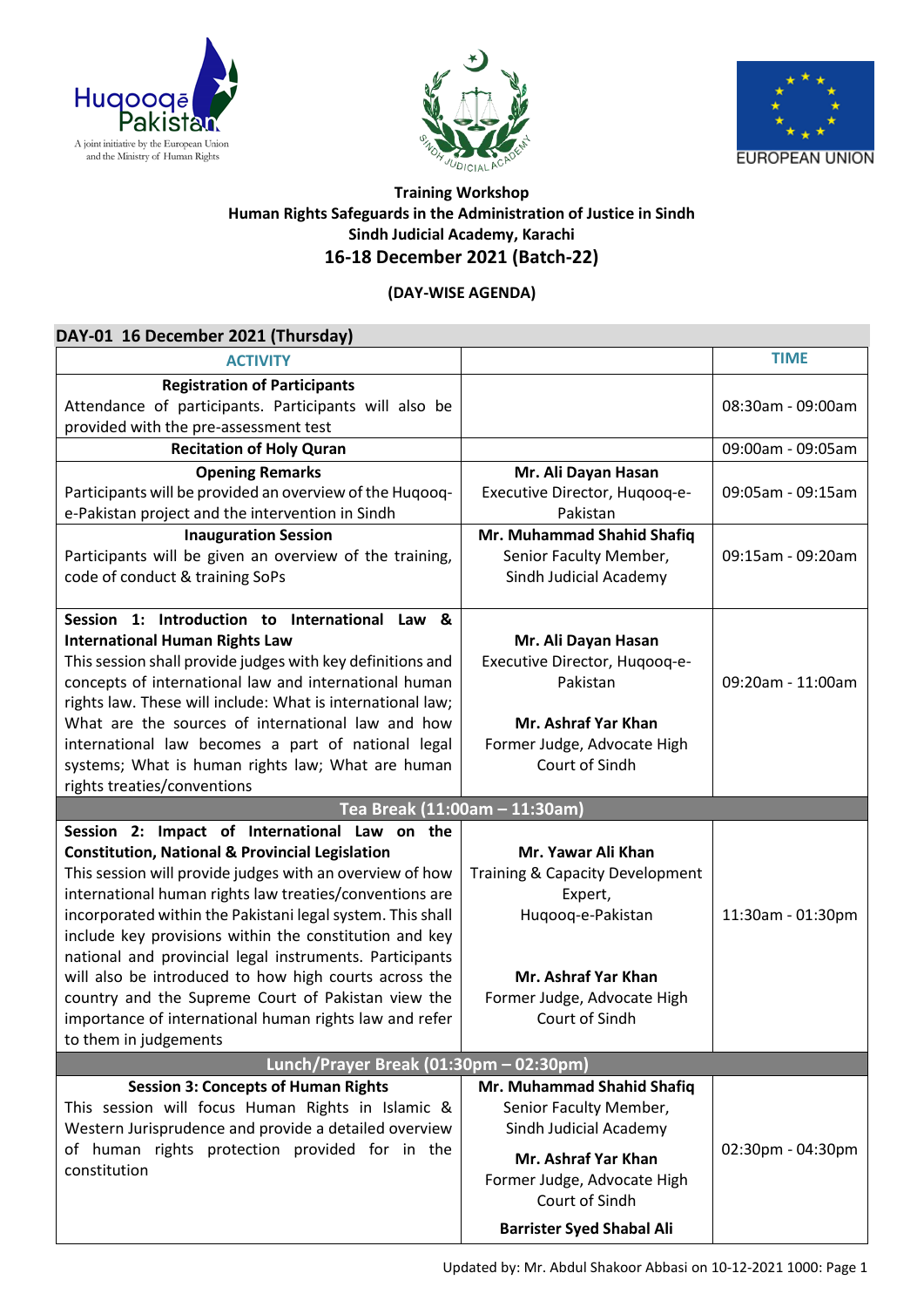| DAY-02 17 December 2021 (Friday)                                                                                                                                                                                                                                                                                                                                                 |                                                                                                                                                                                                                                                                                  |                   |  |  |
|----------------------------------------------------------------------------------------------------------------------------------------------------------------------------------------------------------------------------------------------------------------------------------------------------------------------------------------------------------------------------------|----------------------------------------------------------------------------------------------------------------------------------------------------------------------------------------------------------------------------------------------------------------------------------|-------------------|--|--|
| <b>ACTIVITY</b>                                                                                                                                                                                                                                                                                                                                                                  |                                                                                                                                                                                                                                                                                  | <b>TIME</b>       |  |  |
| <b>Recitation of the Holy Quran</b>                                                                                                                                                                                                                                                                                                                                              |                                                                                                                                                                                                                                                                                  | 08:30am - 08:35am |  |  |
| Day 1 Recap:<br>Participants will be given a recap of the<br>thematic areas covered during the first day of<br>the training.                                                                                                                                                                                                                                                     | Mr. Muhammad Shahid Shafiq<br>Senior Faculty Member,<br>Sindh Judicial Academy                                                                                                                                                                                                   | 08:35am - 08:45am |  |  |
| <b>Session 4: Application of Human Rights</b><br>within the Criminal Justice System of<br><b>Pakistan</b><br>This session will provide judges with in-depth<br>training on how human rights is reflected<br>within the criminal justice system. It shall<br>provide judges with the knowledge on how to<br>adopt a human rights approach to: Arrest &<br>detention; Remand; Bail | Ms. Khadija Ali<br>Training and Capacity Development Expert,<br>Huqooq-e-Pakistan<br>Mr. Ali Dayan Hasan<br>Executive Director, Hugoog-e-Pakistan<br>Mr. Ashraf Yar Khan<br>Former Judge, Advocate High Court of Sindh                                                           | 08:45am - 10:00am |  |  |
| <b>Session 5: Role of Trial Courts in the Context</b><br>of Human Rights<br>The module shall further provide judges with<br>information on how human rights affects fair<br>trial. Specific importance shall be given to:<br>Proper legal assistance; Dispensation of<br>Justice; Administration of Justice                                                                      | Mr. Muhammad Shahid Shafiq<br>Senior Faculty Member,<br>Sindh Judicial Academy<br>Ms. Khadija Ali<br>Training and Capacity Development Expert,<br>Huqooq-e-Pakistan<br><b>Barrister Syed Shahbal Ali</b><br>Human Rights & Criminal Justice, Junior<br>Expert, Huqooq-e-Pakistan | 10:00am -11:30am  |  |  |
| Tea (11:30am-11:45 am)                                                                                                                                                                                                                                                                                                                                                           |                                                                                                                                                                                                                                                                                  |                   |  |  |
| Session 6: Sensitisation of Judges &<br><b>Prosecutors</b><br>This session will focus on sensitizing<br>participants with respect to Gender, rights of<br>disabled persons & children                                                                                                                                                                                            | Mr. Yawar Ali Khan<br>Training & Capacity Development Expert,<br>Huqooq-e-Pakistan<br>Ms. Khadija Ali<br>Training and Capacity Development Expert,<br>Huqooq-e-Pakistan                                                                                                          | 11:45am - 01:30pm |  |  |
| Lunch/Prayer Break (01:30pm - 02:30pm)                                                                                                                                                                                                                                                                                                                                           |                                                                                                                                                                                                                                                                                  |                   |  |  |
| <b>Session 7: How to Protect and Facilitate</b><br><b>Victims &amp; Witnesses during Trial</b><br>This module shall look at international<br>standards and national provisions on how the<br>justice system can aid in the protection of<br>victims and witnesses (with a focus on<br>women & juveniles)                                                                         | Ms. Khadija Ali<br>Training and Capacity Development Expert,<br>Huqooq-e-Pakistan<br>Mr. Ali Dayan Hasan<br>Executive Director, Huqooq-e-Pakistan                                                                                                                                | 02:30pm - 04:30pm |  |  |